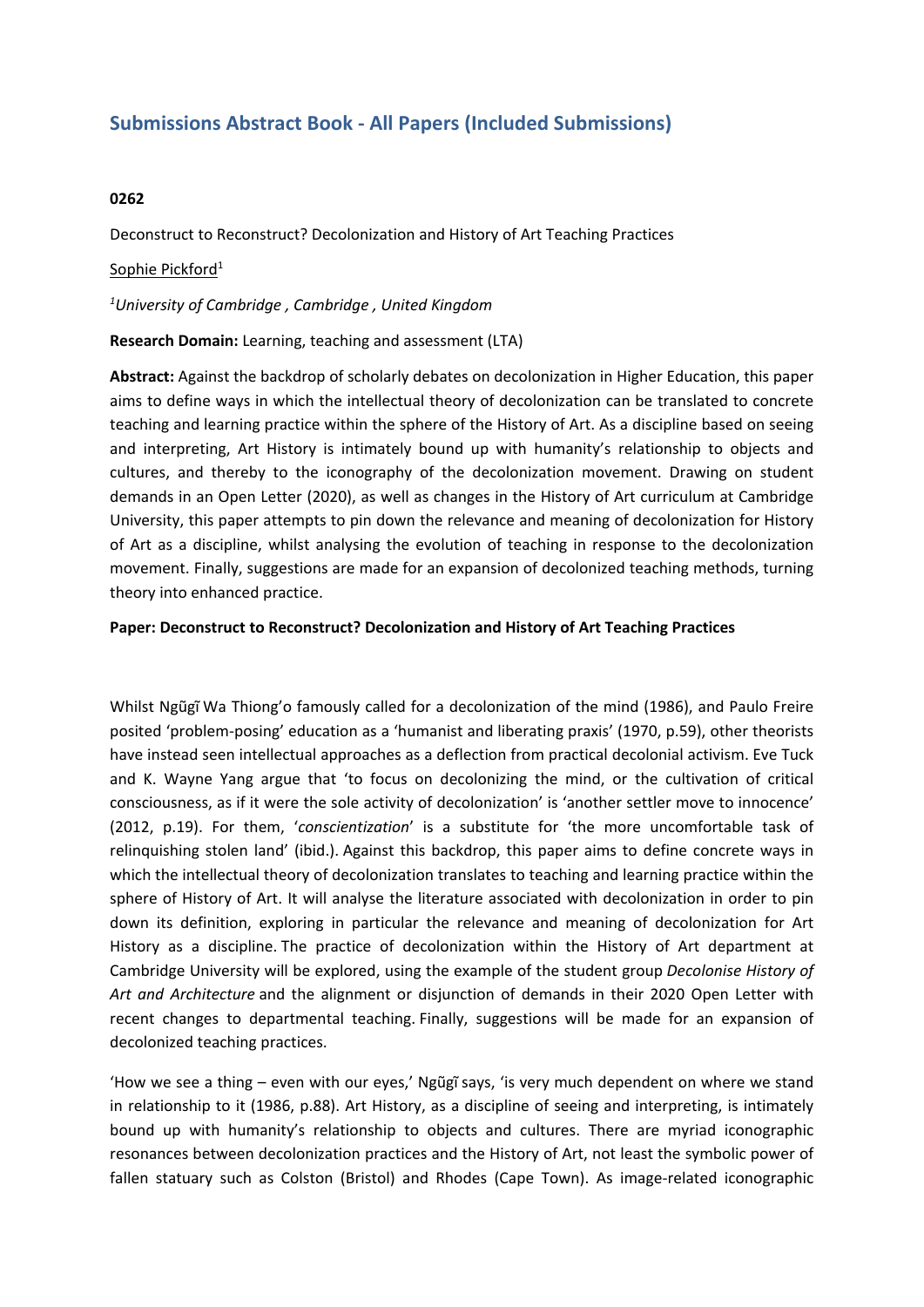debates rage alongside other disputes such as restitution, there has been <sup>a</sup> seismic shift in the way art is viewed both individually and collectively. This is visible in the Higher Education sphere through student campaigns such as *Rhodes Must Fall* at the University of Cape Town (2015); *Rhodes Must Fall, Oxford* (2016); and *Goldsmiths Anti-racist Action* (2019), all of which included demands for the removal of specific statuary.

The History of Art therefore provides <sup>a</sup> remarkable lens through which to consider decolonized teaching practices. The rallying cry across Higher Education is now for <sup>a</sup> wholesale decolonization of curricula, <sup>a</sup> subject researched in depth by scholars (Chapman 2019; Gopal 2021; Jansen 2019; Mbembe 2016; Pimblott 2020). However, it is still unclear how this will materially impact curricula and teaching practices in the History of Art, beyond the ever-present diversification of reading lists. The establishment of the UAL *Decolonising Arts Institute*, the publication of the Association of Art History's 'Decolonizing Toolkit', and the preponderance of research days and discussion fora relating to decolonization, all point to <sup>a</sup> willingness to engage. Yet, scant research has been carried out connecting decolonization with History of Art teaching practices, though some studies touch upon the issue (Copeland et al. 2020; Grant and Price 2020; Kearney 2017; Mirzoeff 2017). The question remains: how can we decolonize not just our material, but also our teaching?

'The starting point for organizing the program content of education or political action must be the present, existential, concrete situation, reflecting the aspirations of the people' Friere writes (1986, p.68). Using this as <sup>a</sup> guiding principle, this paper analyses the demands of the Cambridge University student group *Decolonise History of Art and Architecture*, comparing their requests to actual changes in the department's teaching and curriculum. Considering <sup>a</sup> variety of teaching and learning activities, such as research, writing, source material, application of theory, training and the scope of the syllabus, this paper will examine how <sup>a</sup> student-focused approach combined with <sup>a</sup> dialogical teaching model and the adjustment of the teaching environment can all contribute to the concrete practice of decolonization in the History of Art sphere. Acknowledging that: (a) teaching practice can be slow to change in universities; (b) students' demands will not always be reasonable or actionable; and (c) care must be taken to retain points of teaching excellence, this paper argues that there is more we can do as teaching practitioners in order actively to decolonize our teaching practice.Though this may not 'change the order of the world' as Frantz Fanon desired (1961, p.27), it should go some way towards deconstructing, and then reconstructing, the teaching of <sup>a</sup> complex discipline, whose very nature is innately, visually bound up with decolonization.

**References:** Chapman, M. (2019). ''To Decolonise': Where to, the Humanities?'. *Current Writing: Text and Reception in Southern Africa,* 31(1), 53-61.

Copeland, H., Foster, H., Joselit, D. and Lee, P.M. (2020). 'A Questionnaire on Decolonization'. *October,* 174, 3-125.

Fanon, Frantz. (1961 [2001]). *The Wretched of the Earth.* London: Penguin.

Freire, P. (1970 [2017]). *Pedagogy of the Oppressed.* London: Penguin.

Gopal, P. (2021). 'On Decolonisation and the University'. *Textual Practice,* 35(6), 873-899.